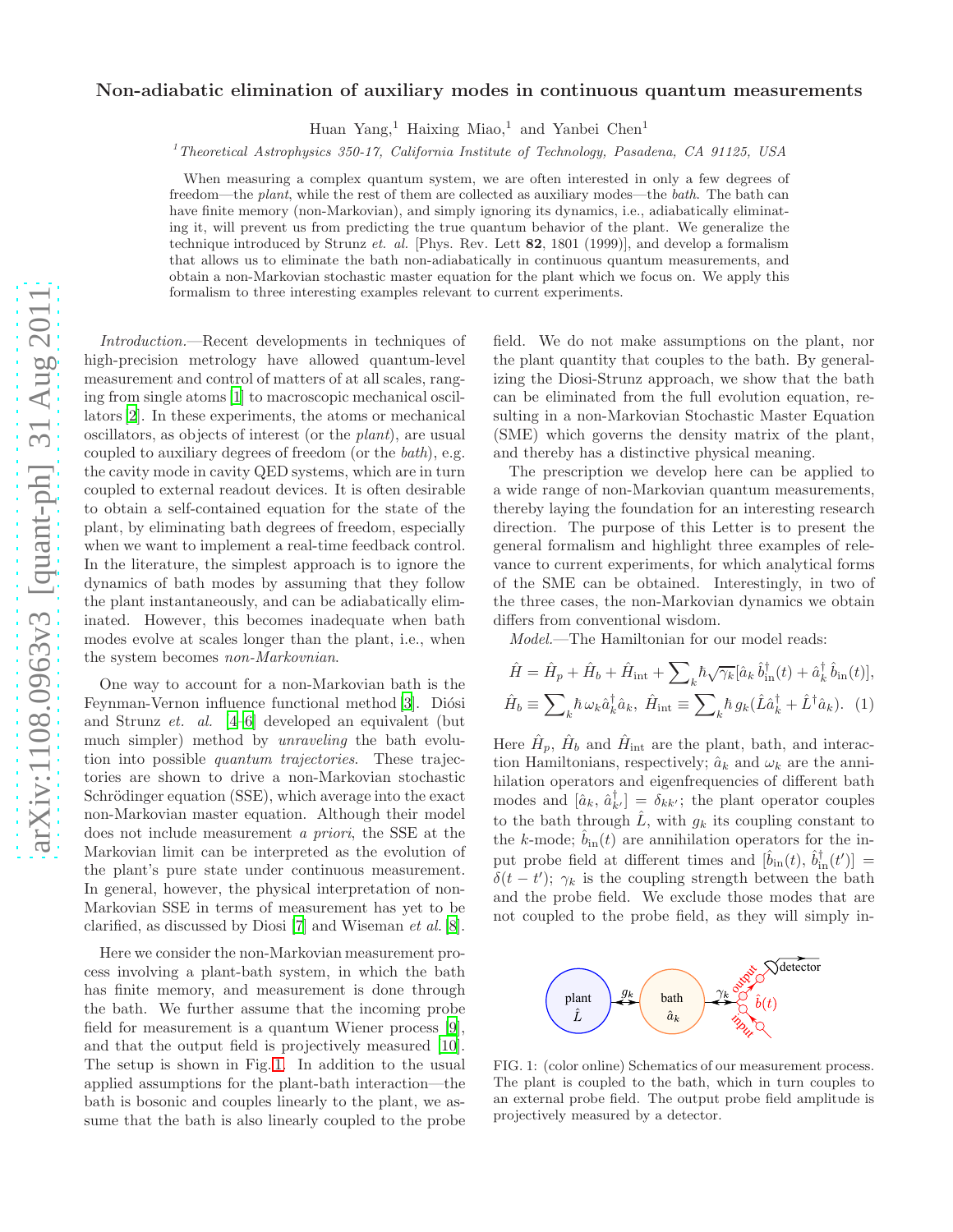troduce decoherence, which has already been discussed extensively in the literature. In addition, we only consider one probe field, and can be easily generalized to multiple probe fields.

Conditional dynamics.—At each moment, the output probe field  $b_{\text{out}}(t)$  is projectively measured by a detector, e.g., homodyne detection if the probe field is an optical field. We assume that (phase) quadrature  $\hat{b}_2 \equiv [\hat{b}_{\text{out}}(t) - \hat{b}_{\text{out}}^{\dagger}(t)]/i\sqrt{2}$  is measured with the result at time t being  $y(t)$ . Given the measurement result, the plant-bath system is projected into a conditional state, with joint wave function  $|\psi\rangle$  at  $t + dt$  given by

$$
|\psi(t+dt)\rangle = \frac{1}{P^{1/2}(y)}\langle y(t)|\hat{U}(\mathrm{d}t)|0\rangle \otimes |\psi(t)\rangle.
$$

Here  $\hat{U}(\mathrm{d}t) = e^{-i\hat{H}\mathrm{d}t/\hbar}$  is an evolution operator; we assume that the input probe field (before interaction) is at vacuum state  $|0\rangle$  and is separable from the joint plant-bath state;  $|y(t)\rangle$  is an eigenstate of  $b_2(t)$ ;  $P(y)$  is the probability density for the measurement result and  $P(y) = \text{Tr}_{pb}\{|\psi(t + dt)\rangle\langle\psi(t + dt)|\}.$  By integrating over the probe field variable, we can obtain the following nonlinear Markovian SSE for the plant-bath state:

$$
d|\psi\rangle = -\frac{i}{\hbar}(\hat{H}_p + \hat{H}_b + \hat{H}_{int})|\psi\rangle dt - \sum_{kk'} \sqrt{\gamma_k \gamma_{k'}} \left[\hat{a}_k^\dagger \hat{a}_{k'} + \langle \hat{a}_k - \hat{a}_k^\dagger \rangle \hat{a}_{k'} - \langle \hat{a}_k - \hat{a}_k^\dagger \rangle \langle \hat{a}_{k'} - \hat{a}_{k'}^\dagger \rangle / 4\right] |\psi\rangle dt - \sum_k i \sqrt{\gamma_k/2} (2 \hat{a}_k - \langle \hat{a}_k - \hat{a}_k^\dagger \rangle) |\psi\rangle dW, \tag{2}
$$

and  $y(t)dt = -i\sum_{k}\sqrt{\gamma_k}\langle \hat{a}_k - \hat{a}_k^{\dagger} \rangle dt + dW/\sqrt{2}$ , which is from the obtained measurement result distribution  $P(y) = (\mathrm{d}t/\pi)^{1/2} \exp[-(y + i \sum_{k} \sqrt{\gamma_k} \langle \hat{a}_k - \hat{a}_k^{\dagger} \rangle)^2 \mathrm{d}t]$  with  $dW$  being the Wiener increment  $(dW^2 = dt)$ , and  $\langle \hat{a}_k \rangle \equiv$  $\langle \psi | \hat{a}_k | \psi \rangle$ . When the bath is a single cavity mode, it gives the well-known Markovian SSE for the conditional evolution, also known as quantum trajectory [\[11\]](#page-3-9), of the plant and cavity mode under homodyne detection [\[12](#page-3-10)].

Elimination of bath modes.—To non-adiabatically eliminate bath modes, we apply the method by Strunz et al. [\[6](#page-3-4)] and choose unnormalized coherent-state representation  $|\alpha\rangle \equiv \exp[-\sum_k \alpha_k \hat{a}_k^{\dagger}]|0\rangle$  for the bath modes. One can obtain an equation for  $|\psi(\boldsymbol{\alpha}^*)\rangle \equiv \langle \boldsymbol{\alpha}|\psi\rangle$  by using  $\langle \alpha | \hat{a}_k | \psi \rangle = \partial_{\alpha^*_k} | \psi(\alpha^*) \rangle$  and  $\langle \alpha | \hat{a}_k^{\dagger} | \psi \rangle = \alpha^*_k | \psi(\alpha^*) \rangle$ . The reduced density matrix for the plant is given by

<span id="page-1-0"></span>
$$
\hat{\rho}_p = \text{Tr}_b[|\psi\rangle\langle\psi|] = \int d^2\alpha \, e^{-|\alpha|^2} |\psi(\alpha^*)\rangle\langle\psi(\alpha)|. \quad (3)
$$

By using the fact that  $\int d^2\alpha \alpha_k e^{-|\alpha|^2} |\psi(\alpha^*)\rangle\langle\psi(\alpha)| =$  $\int d^2\alpha e^{-|\alpha|^2}\partial_{\alpha_k^*}|\psi(\alpha^*)\rangle\langle\psi(\alpha)|$  and from Eq. [\(3\)](#page-1-0), we obtain the *non-Markovian SME* for the plant:

$$
d\hat{\rho}_p = -\frac{i}{\hbar} [\hat{H}_p, \hat{\rho}_p] dt - \sum_k g_k([\hat{L}^\dagger, \hat{\varrho}_k] - [\hat{L}, \hat{\varrho}_k^\dagger]) dt
$$

$$
+ \sum_k \sqrt{2\gamma_k} (\hat{\varrho}_k + \hat{\varrho}_k^\dagger - \text{Tr}_p{\{\hat{\varrho}_k + \hat{\varrho}_k^\dagger\}\hat{\rho}_p}) dW, \quad (4)
$$

and  $y(t)dt = \sum_k \sqrt{\gamma_k} \text{Tr}_p[\hat{\varrho} + \hat{\varrho}^\dagger] dt + \frac{dW}{\sqrt{2}}$ , where we have introduced:

<span id="page-1-2"></span>
$$
\hat{\varrho}_k \equiv i \int \mathrm{d}^2 \alpha \, \mathrm{e}^{-|\alpha|^2} \partial_{\alpha_k^*} |\psi(\alpha^*)\rangle \langle \psi(\alpha)|. \tag{5}
$$

Here the non-Markovianity only arises when we eliminate the bath, which has a memory about the plant. Eqs.  $(4)$ and [\(5\)](#page-1-2) will be self-contained SMEs governing the plant and measurement data, if  $\hat{\varrho}_k$  can be written in terms of  $\hat{\rho}_p$  and other plant operators. To derive  $\hat{\varrho}_k$ , we use the approach in Ref. [\[6](#page-3-4)] by introducing the plant operator  $\hat{O}_k$ as follows:

$$
\partial_{\alpha_k^*} |\psi(\alpha^*)\rangle \equiv -i \hat{O}_k(t, \alpha^*) |\psi(\alpha^*)\rangle. \tag{6}
$$

In the simplest case,  $\hat{O}_k$  does not depend on  $\alpha^*$  and  $\hat{\varrho}_k = \hat{O}_k(t)\hat{\rho}_p$ . In general,  $\hat{\varrho}_k$  is a super-operator of  $\hat{\rho}_p$ :

$$
\hat{\varrho}_k = \hat{\mathcal{A}}_{0k}(t)\hat{\rho}_p + \hat{\rho}_p\hat{\mathcal{A}}_{1k}(t) + \hat{A}_{2k}(t)\hat{\rho}_p\hat{\mathcal{A}}_{3k}(t), \quad (7)
$$

where  $\hat{\mathcal{A}}_i$  are plant operators determined from  $\hat{O}_k$ . Systematic procedures for deriving  $\hat{O}_k$  (without measurement) has been developed by Yu et al. [\[13\]](#page-3-11), and applied to systems with different plant Hamiltonians. Yu's method can be generalized to our case by using interactionpicture  $|\psi(\boldsymbol{\alpha}^*)\rangle_I = \hat{U}^{-1}(t)|\psi(\boldsymbol{\alpha}^*)\rangle$  with a non-unitary evolution operator:  $\hat{U}(t) = \exp[-(i/\hbar)(\hat{H}_p + \hat{H}_b$  $i\hbar\sum_{kk'}\sqrt{\gamma_k\gamma_{k'}}\hat{a}_k^{\dagger}\hat{a}_{k'}\,]t]$ . We can then determine  $\hat{O}_k$  from the following consistency condition [\[6](#page-3-4), [13](#page-3-11)]:

<span id="page-1-4"></span>
$$
\frac{\mathrm{d}}{\mathrm{d}t}[\partial_{\alpha_k^*}|\psi(\vec{\alpha}^*)\rangle_I] = \partial_{\alpha_k^*} \left[\frac{\mathrm{d}}{\mathrm{d}t}|\psi(\vec{\alpha}^*)\rangle_I\right].\tag{8}
$$

In general,  $\hat{O}_k$  is difficult to solve for analytically and must be considered case by case. In the following, we shall consider three interesting examples that are closely related to current experiments, and analytical forms of  $\hat{O}_k$ , or equivalently  $\hat{\varrho}_k$ , can be obtained.

Atom-cavity interaction.—As shown schematically in Fig. [2,](#page-1-3) we consider the following Hamiltonian:

$$
\hat{H} = \hbar \frac{\omega_q}{2} \hat{\sigma}_z + \hbar \omega_c \hat{a}^\dagger \hat{a} + \hbar g (\hat{\sigma}_- \hat{a}^\dagger + \hat{\sigma}_+ \hat{a}) +
$$
\n
$$
\hbar \sqrt{\gamma} [\hat{a} \hat{b}_{\text{in}}^\dagger (t) e^{i\omega_0 t} + \hat{a}^\dagger \hat{b}_{\text{in}} (t) e^{-i\omega_0 t}]. \tag{9}
$$

The first three terms describe the Jaynes-Cummings-type interaction with  $\omega_q$  the atom transition frequency and  $\hat{\sigma}_z$ 



<span id="page-1-3"></span><span id="page-1-1"></span>FIG. 2: Schematics showing the atom-cavity system. A twolevel atom (or a qubit) interacts with a cavity mode that is coupled to an external continuous optical field which is measured via homodyne detection.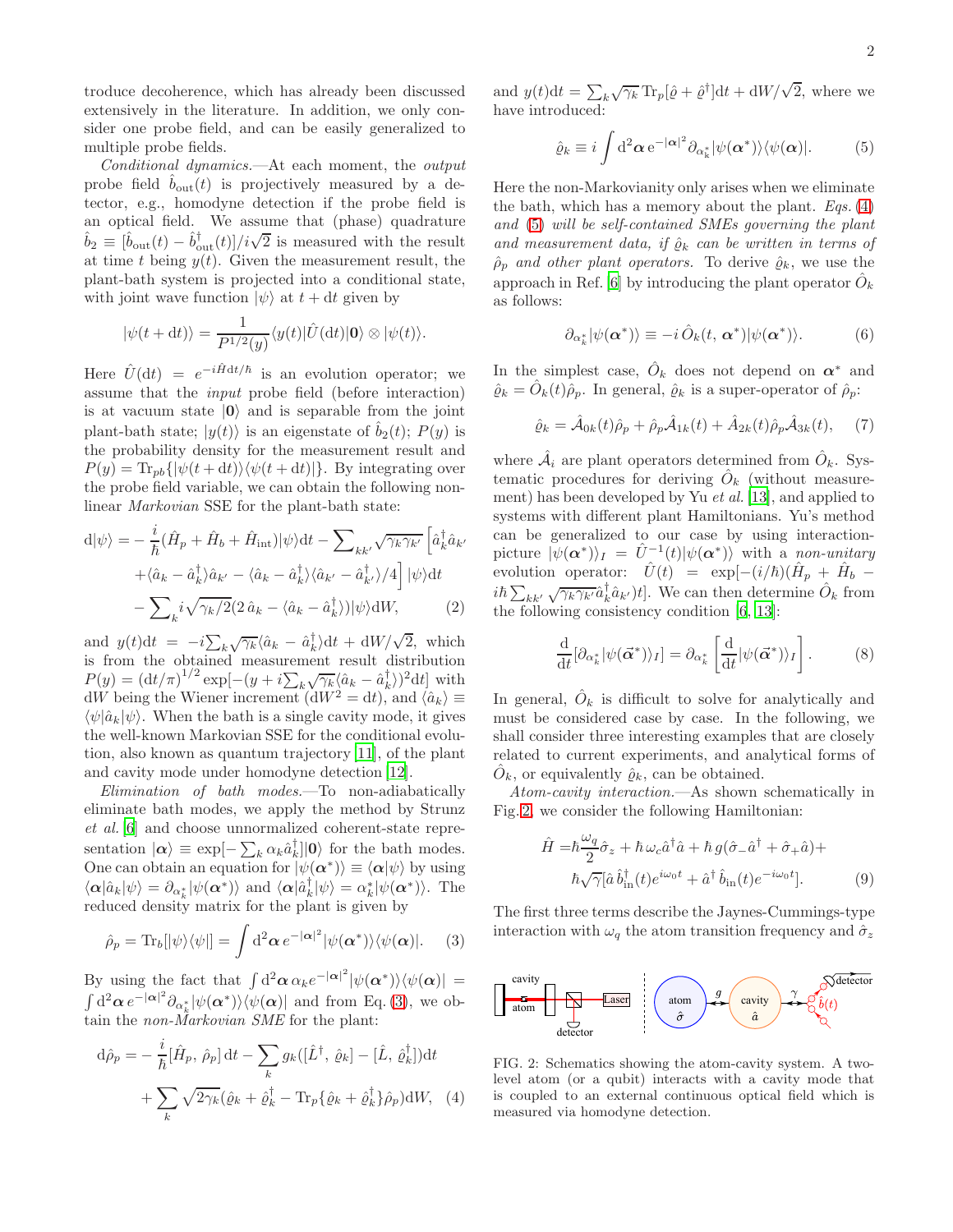the Pauli matrix, and  $\omega_c$  and  $\omega_0$  are the cavity resonant frequency and the laser frequency, respectively. In the rotating frame at the laser frequency, the Hamiltonian can be rewritten as:  $\hat{H} = \hbar(\omega_q/2)\hat{\sigma}_z + \hbar \Delta \hat{a}^\dagger \hat{a} + \hbar g(\hat{\sigma} - \hat{a}^\dagger + \hat{a}^\dagger \hat{a})$  $(\hat{\sigma}_+ \hat{a}) + \hbar \sqrt{\gamma} [\hat{a} \hat{b}_{in}^{\dagger}(t) + \hat{a}^{\dagger} \hat{b}_{in}(t)]$  with  $\Delta \equiv \omega_c - \omega_0$ . In comparison with the general Hamiltonian in Eq. [\(1\)](#page-0-1), this corresponds to the case of  $\hat{L} = \hat{\sigma}_-$  and  $g_k = g \, \delta_{1k}$  (the bath has only one cavity mode and we will ignore subscript  $k$ afterwards). By using the consisteny condition [\(8\)](#page-1-4), the operator  $\hat{O} = f(t)\hat{\sigma}_-$  and  $\hat{\rho}$  has the following simple form:

$$
\hat{\varrho} = f(t)\hat{\sigma}_{-}\hat{\rho}.\tag{10}
$$

Here the time-dependent function  $f(t)$  satisfies a Riccati equation,  $\dot{f} - i(\omega_q - \Delta + i\gamma)f - gf^2 = g$  with the initial condition  $f(0) = 0$ , from the assumption that the cavity mode is initially at a vacuum state. The corresponding SME for the atom density matrix reads:

$$
d\hat{\rho} = -i \left[ \frac{\omega_q}{2} \hat{\sigma}_z + g \Im\{f\} \, \hat{\sigma}_+ \hat{\sigma}_-, \, \hat{\rho} \right] dt - g \Re\{f\} \left[ \hat{\sigma}_+ \hat{\sigma}_- \hat{\rho} + \hat{\rho} \, \hat{\sigma}_+ \hat{\sigma}_- - 2 \, \hat{\sigma}_- \hat{\rho} \hat{\sigma}_+ \right] dt + \sqrt{2\gamma} \left[ f \hat{\sigma}_- \hat{\rho} + f^* \hat{\rho} \hat{\sigma}_+ - \langle f \hat{\sigma}_- + f^* \hat{\sigma}_+ \rangle \hat{\rho} \right] dW. \tag{11}
$$

This equation fully describes non-Markovian dynamics of the atom under continuous measurement. We can also obtain the corresponding master equation if we ignore the measurement result by averaging over  $dW$  (mean of dW vanishes), namely,

$$
\dot{\hat{\rho}} = -i \left[ \frac{\omega_q}{2} \hat{\sigma}_z + g \Im\{f\} \hat{\sigma}_+ \hat{\sigma}_-, \hat{\rho} \right] - g \Re\{f\} \left[ \hat{\sigma}_+ \hat{\sigma}_- \hat{\rho} + \hat{\rho} \hat{\sigma}_+ \hat{\sigma}_- - 2 \hat{\sigma}_- \hat{\rho} \hat{\sigma}_+ \right].
$$
 (12)

This gives the exact non-Markovian master equation for a two-level atom coupled to a damped cavity mode a dissipative environment. Note that it differs from the one obtained by assuming a prior spectrum for the cavity mode, as have been done so far in the literature [\[14\]](#page-4-0).

The result at the Markovian limit can be recovered by considering the case with the cavity decay rate much larger than the atom-cavity interaction rate and also the atom transition rate, namely  $\gamma \gg g$  and  $\gamma \gg \omega_q$ . The cavity mode memory becomes negligibly short and

$$
f(t)|_{\text{Markovian limit}} = g/\gamma,\tag{13}
$$

in which case  $Eq.s (11)$  $Eq.s (11)$  and  $(12)$  reduce to the usual Markovian SME and master equation, respectively.

To confirm that Eq. [\(11\)](#page-2-0) is the SME that correctly describes the conditional dynamics of the atom, we numerically solve (i) the Markovian SSE for the joint atomcavity wave function and (ii) the non-Makovian SME for the atom density matrix to see whether they both give the same conditional mean of  $\sigma_x$ ,  $\sigma_y$  and  $\sigma_z$ . The numerical results are shown in Fig. [3.](#page-2-2) We have chosen  $\omega_q = 1, \Delta = 1$  and  $\gamma = 2$ , and the initial state for the atom and the cavity mode is  $[|+\rangle_z + |-\rangle_z]/\sqrt{2} \otimes |0\rangle$ . They



<span id="page-2-2"></span>FIG. 3: The top panel shows numerical results of the time evolution of the conditional means:  $\langle \sigma_x \rangle$ ,  $\langle \sigma_y \rangle$  and  $\langle \sigma_z \rangle$  given a particular realization of dW. The bottom panel shows the convergency of the accumulated numerical difference between the SSE and SME simulation results given different number of grid points for the cavity mode.

<span id="page-2-0"></span>indeed agree with each other nicely as shown by convergency of their difference.

Linear optomechanical interaction.—We now consider another exactly solvable model—the linear optomechanical interaction between a harmonic mechanical oscillator and a cavity mode. The device is shown schematically in Fig. [4,](#page-2-3) which has been discussed extensively in the literature recently [\[2\]](#page-3-1). The Hamiltonian reads [\[15](#page-4-1)[–17](#page-4-2)]:

$$
\hat{H} = \hat{p}^2/(2m) + m\omega_m^2 \hat{x}^2/2 + \hbar \omega_c \hat{a}^\dagger \hat{a} + \hbar g \,\hat{x} \hat{a}^\dagger \hat{a}^\dagger \n+ \hbar \sqrt{\gamma} [\hat{a} \,\hat{b}_{\rm in}^\dagger(t)e^{i\omega_0 t} + \hat{a}^\dagger \,\hat{b}_{\rm in}(t)e^{-i\omega_0 t}].
$$
\n(14)

<span id="page-2-1"></span>Here  $\hat{x}$  and  $\hat{p}$  are the position and momentum of the oscillator with eigenfrequency  $\omega_m$ . Since the cavity mode usually has a large steady-state amplitude due to coherent pumping by the laser, we can consider perturbations around the steady-state amplitude and linearize the above Hamiltonian. In the rotating frame at the laser frequency, the linearized Hamiltonian is  $\hat{H} = \hat{p}^2/2m + m\omega_m^2 \hat{x}^2/2 + \hbar \Delta \hat{a}^\dagger \hat{a} + \hbar g' \hat{x} (\hat{a}^\dagger + \hat{a}^\dagger) +$  $\hbar \sqrt{\gamma} [\hat{a} \,\hat{b}^{\dagger}_{\text{in}}(t) + \hat{a}^{\dagger} \,\hat{b}_{\text{in}}(t)],$  where  $g' \equiv g \,\bar{a}$  with  $\bar{a}$  the steadystate amplitude of the cavity mode. With the same procedure as the atom-cavity case,  $\hat{\rho}$  can be obtained (again the bath has one mode with subscript  $k$  ignored):

$$
\hat{\varrho} = (f_1 \hat{\rho} \hat{\mathcal{A}}^{\dagger} + \hat{\mathcal{A}} \hat{\rho})/(1 - |f_1|^2)
$$
 (15)



<span id="page-2-3"></span>FIG. 4: (color online) Schematics showing a typical optomechanical device. The mechanical oscillator is coupled to a cavity mode via radiation pressure force.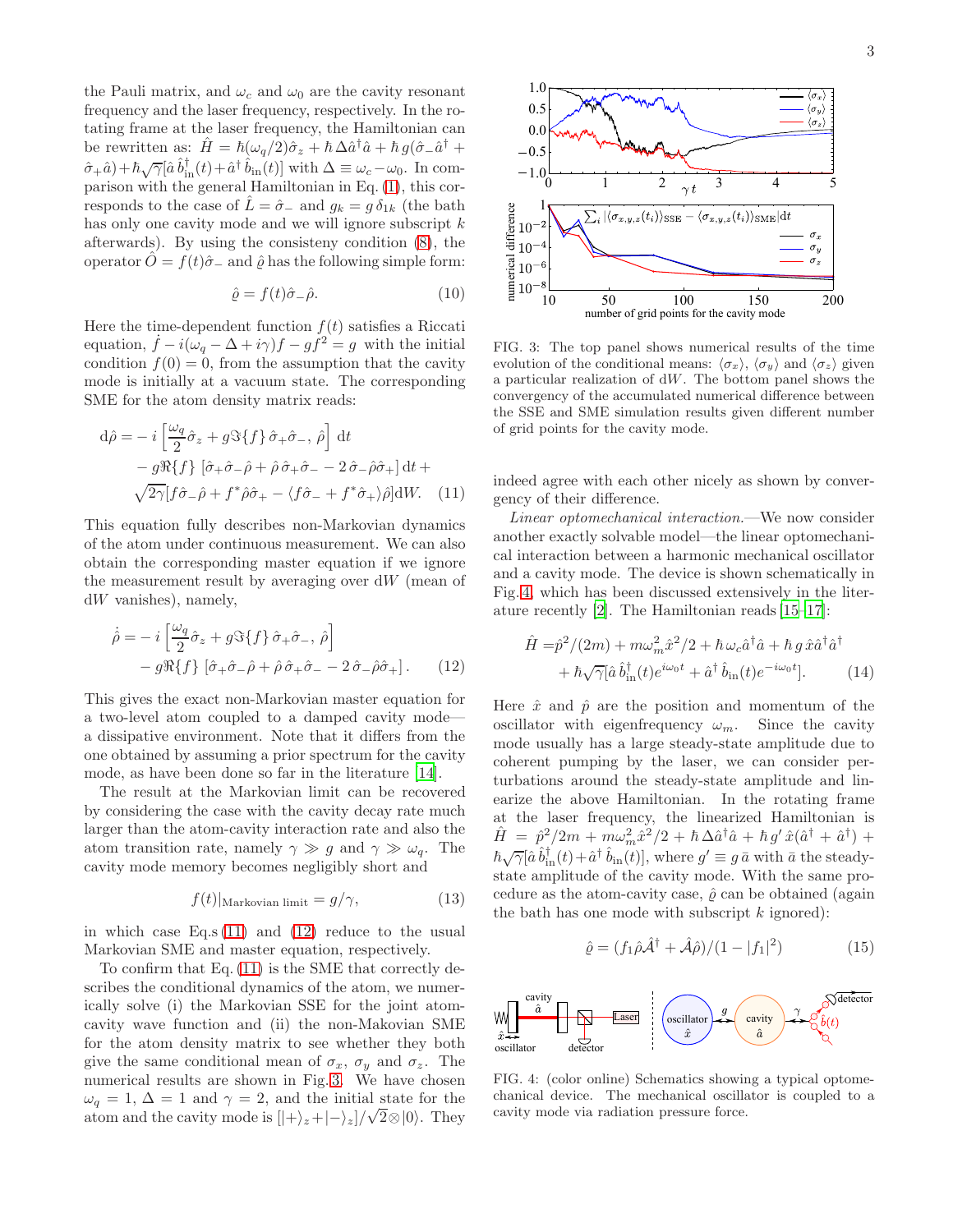with  $\hat{\mathcal{A}} = e^{-i(\Delta - i\gamma)t} [f_0(t) + f_x(t)\hat{x}] + f_p(t)\hat{p}$ . These functions  $f_0$ ,  $f_1$ ,  $f_x$  and  $f_p$  are determined from the consistent condition, and satisfy coupled Riccati equations:

$$
\dot{f}_0 = i\gamma \text{Tr}\{\hat{\varrho} + \hat{\varrho}^\dagger\} f_1 - i\sqrt{2\gamma} f_1 \dot{W} - i\,\hbar g' f_0 f_p, \qquad (16)
$$

$$
\dot{f}_x = e^{i(\Delta - i\gamma)t} (g' + m\omega_m^2 f_p) - i g'(f_1 + \hbar f_x f_p), \qquad (17)
$$

$$
\dot{f}_p = -i(\Delta - i\gamma)f_p - (f_x/m)e^{-i(\Delta - i\gamma)t} - i\,\hbar g' f_p^2 \,, \tag{18}
$$

$$
\dot{f}_1 = -i(\Delta - i\gamma)f_1 + g'f_p e^{i(\Delta - i\gamma)t} - i\,\hbar\,g' f_1 f_p. \tag{19}
$$

These equations can be solved numerically. Similarly, if we average the SME over  $dW$ , we will obtain the corresponding non-Markovian master equation. It describes quantum Brownian motion of a harmonic oscillator coupled to a non-Markovian bath with dissipation, which has not yet been fully treated in the literature.

Weak-coupling limit.—In the previous cases, we took advantage of the linear interaction. In general, when  $L$ is a nonlinear operator of the plant, there is no transparent route that leads to a closed-form solution of  $\hat{\rho}$ . If the plant-bath coupling is weak, namely  $g_k < \gamma_k$ , we can perturbatively solve the problem by writing down a hierarchy of equations at different orders of  $g_k/\gamma_k$ . The first-order result for the  $\hat{\varrho}$  is very elegant:

<span id="page-3-12"></span>
$$
\hat{\varrho} = \sum_{k'} \int_0^t \mathrm{d}\tau [e^{-i\mathbf{M}\tau}]_{kk'} g_{k'} \hat{L}(-\tau)\hat{\rho}
$$
 (20)

where  $\hat{L}(-\tau) = e^{-i\hat{H}_p \tau/\hbar} \hat{L} e^{i\hat{H}_p \tau/\hbar}$  under free evolution.

One interesting application of this result is to study the phonon-counting experiment recently considered in Refs. [\[18](#page-4-3)[–21\]](#page-4-4). The position of a mechanical oscillator is quadratically coupled to a cavity mode, namely  $\hat{H}_{\text{int}} =$  $\hbar g \hat{X}^2 (\hat{a} + \hat{a}^{\dagger})$  ( $\hat{X}$  is the position operator normalized by the zero-point uncertainty). If cavity bandwidth  $\gamma$  is less than the mechanical frequency  $\omega_m$ , only the time average of  $\hat{X}^2$ —equivalent to phonon number—is important, and we expect a direct probe of mechanical energy quantization. In the proposed experiment by Thomp-son et al. [\[19](#page-4-5)], the coupling strength  $q$  is smaller than  $\gamma$  [\[22\]](#page-4-6); we can therefore use Eq. [\(20\)](#page-3-12). From  $\hat{X}(-\tau)$  =  $\hat{X}$  cos  $\omega_m \tau - \hat{P} \sin \omega_m \tau$ , we have

$$
\hat{\varrho} = \int_0^t \mathrm{d}\tau \, e^{-\gamma \tau} \hat{X}^2(-\tau) \hat{\rho} \approx (g/\gamma) \hat{N} \hat{\rho} \tag{21}
$$

where  $\hat{N}$  is the phonon number, and we have ignored terms proportional to  $e^{-\gamma t}$ , as the characteristic measurement time scale is  $t \sim \gamma^{-1}$ . The resulting SME for the mechanical oscillator density matrix reads [cf. Eq. [\(4\)](#page-1-1)]:

$$
d\hat{\rho} = -i[\omega_m \hat{N}, \hat{\rho}] dt - g_{\text{eff}}[\hat{X}^2, [\hat{N}, \hat{\rho}]] dt + \sqrt{2g_{\text{eff}}}[\{\hat{N}, \hat{\rho}\} - 2\langle \hat{N} \rangle \hat{\rho}] dW + \mathcal{O}[(g/\gamma)^2]
$$
(22)

with  $g_{\text{eff}} = g^2/\gamma$ . Note that this does not describe a quantum non-demolition (QND) measurement of the phonon number, as has been argued for above, since the term  $[\hat{X}^2, [\hat{N}, \hat{\rho}]]$  is not in the usual Lindblad form  $[\hat{N}, [\hat{N}, \hat{\rho}]]$ . It will introduce two-phonon process and cause additional diffusion; we may therefore encounter unexpected features in the actual experiment.

Conclusions.—We have reported a formalism that non-adiabatically eliminates bath modes in continuous quantum measurements and yields a self-contained non-Markovian SME for the conditional density matrix of the plant. Conceptually, this formalism is the mathematical embodiment of how memory-induced non-Markovianity arises when we focus on a subsystem of a larger, Markovian system. In practice, if the plant is indeed all we care about, the non-Markovian dynamics obtained here is an exact and the most efficient way of obtaining its evolution, both in terms of analytical and numerical complexity. By averaging over measurement results, the resulting master equation describes the non-Markovian dynamics of the plant coupled to a bath that suffers from additional dissipation, a scenario not yet fully explored in the literature. We have briefly illustrated the powerfulness of this formalism using three examples, and we fully expect that it will find wide theoretical and experimental applications.

Acknowledgements.—We thank B.L. Hu and T. Yu for introducing us to this research direction and further discussions on technical details. We thank S.L. Danilishin and F.Ya, Kahlili for fruitful discussions. This work is supported by NSF grants PHY-0555406, PHY-0653653, PHY-0601459, PHY-0956189, PHY-1068881, as well as the David and Barbara Groce startup fund at Caltech.

Note added.—During the preparation of this draft, we notice that a similar model is considered by Diósi [\[23\]](#page-4-7).

- <span id="page-3-0"></span>[1] Review article by L. Carr, D. DeMille, R. Krems, and J. Ye, New. J. Phys. **11**, 055049 (2009).
- <span id="page-3-1"></span>[2] Review articles by T. J. Kippenberg, and K. J. Vahala, Science 321, 1172 (2008), and by F. Marquardt, and S. M. Girvin, Physics 2, 40 (2009).
- <span id="page-3-2"></span>[3] R. Feynman and F. Vernon, Ann. Phys. 24, 118 (1963).
- <span id="page-3-3"></span>[4] L. Diósi, and W. Strunz, Phys. Lett. A **235**, 569 (1997).
- [5] L. Diósi et al., Phys. Rev. A 58, 1699 (1998).
- <span id="page-3-4"></span>[6] W. Strunz et al., Phys. Rev. Lett. **82**, 1801 (1999).
- <span id="page-3-5"></span>[7] L. Diósi, Phys. Rev. Lett.  $100$ ,  $080401$ , and  $101$ , 149902(E) (2008).
- <span id="page-3-6"></span>[8] H. Wiseman, and J. Gambetta, Phys. Rev. Lett. 101, 140401 (2008).
- <span id="page-3-7"></span>[9] Refer to Sec. 5.3.5 in C. W. Gardiner, Quantum Noise, Springer-Verlag, Berlin, (1991).
- <span id="page-3-8"></span>[10] The probe field serves as the "Heisenberg cut", essential for unequivocally interpretating measurement results.
- <span id="page-3-9"></span>[11] H. J. Carmichael, An Open Systems Approach to Quantum Optics, Springer, Berlin, (1993).
- <span id="page-3-10"></span>[12] H. Wiseman, and G. Milburn, Phys. Rev. A 47, 642 (1993).
- <span id="page-3-11"></span>[13] T. Yu et al., Phys. Rev. A **60**, 91 (1999).